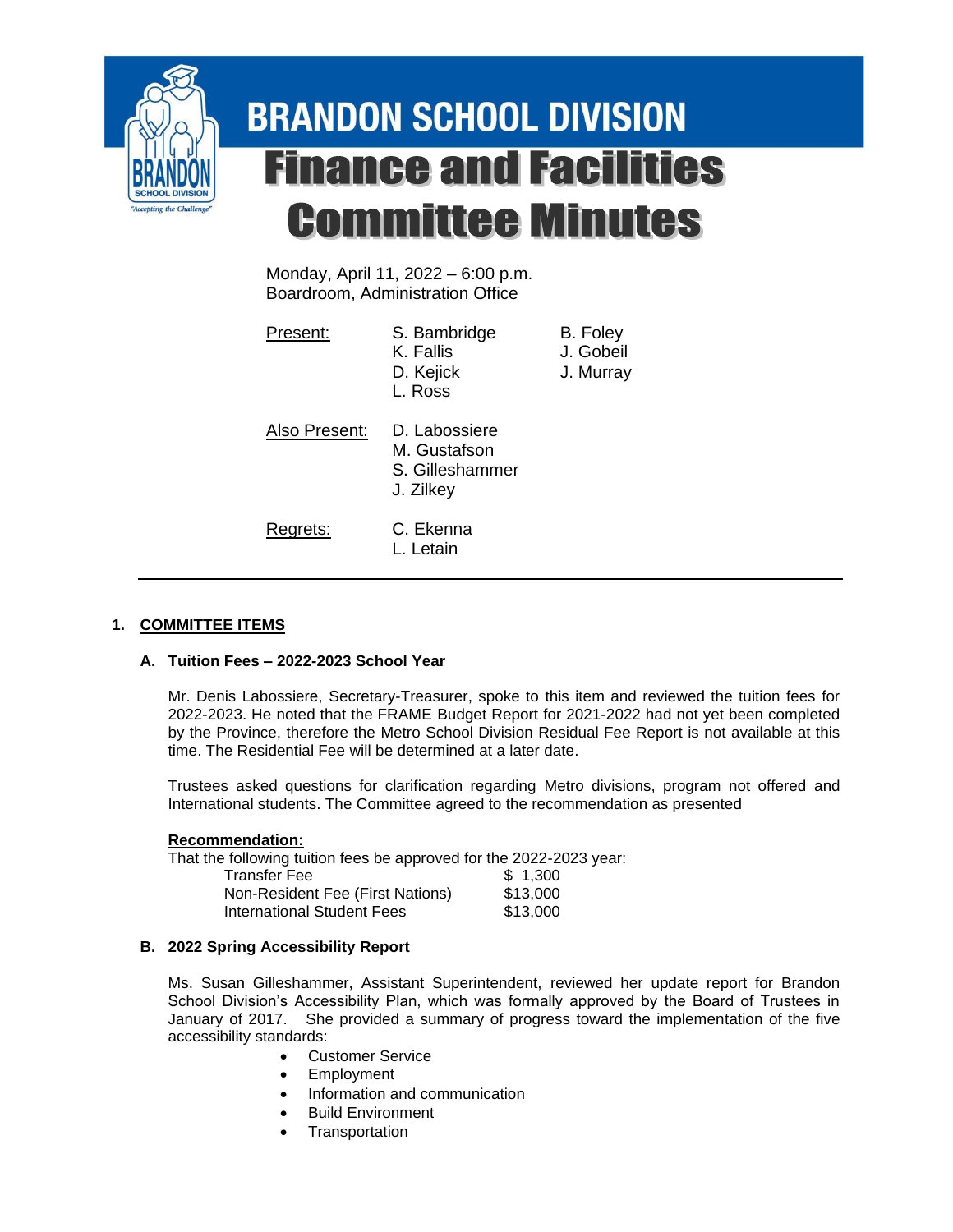The 2021-2022 Accessibility working Group was re-established to reflect recent personnel changes. The Brandon School Division's Summary Audit Details document as of April 2022 was also provided as information.

Trustees asked questions for clarification.

#### **C. Confirm Payments of Account (March)**

The payments of account for the month of March were provided for information.

The reports were accepted as circulated.

#### **D. Review Monthly Reports (February)**

#### **Projections**

Mr. Labossiere reviewed the Summary of Forecasted Variances and answered Trustee questions.

Monthly Reports The Reports for the month of February were provided for information.

The reports were accepted as circulated.

#### **E. Expanded Capital Request**

The Secretary-Treasurer reviewed Brandon School Division's Expanded Capital Request, which was submitted to the Province in January 2022.

Mr. Labossiere reviewed the Expanded Capital Support Program Project Support Letter from Education Funding Branch, which provided the Division with \$444,000 in Project support as follows:

- École Harrison Ventilation assessment and remediation \$87,000
- Riverheights School Ventilation assessment and remediation \$130,000
- Vincent Massey High School Ventilation assessment and remediation \$227,000

#### Vincent Massey High School – Gymnasium Flooring Replacement

Mr. Labossiere spoke on the gymnasium flooring at Vincent Massey High School, advising that there are areas of safety concern and areas of inconsistency on the floor that need to be addressed and repaired as soon as possible.

He provided and reviewed the following documents:

- Results of the gymnasium hardwood flooring inspection from September 30, 2021
- Quote for new hardwood flooring installation September 30, 2021
- Cost estimate for hardwood flooring replacement

Mr. Labossiere noted that the Vincent Massey High School gymnasium floor request was not approved through the Expanded Capital Request, and that gymnasium floor replacements have been the Division's responsibility in the past with the exception of the Meadows School gymnasium floor.

He recommended that the Division proceed with a tender for the project so that the Vincent Massey High School gymnasium floor can be placed in the summer and that the project be funded through Accumulated Surplus. Trustees agrees to tendering the project.